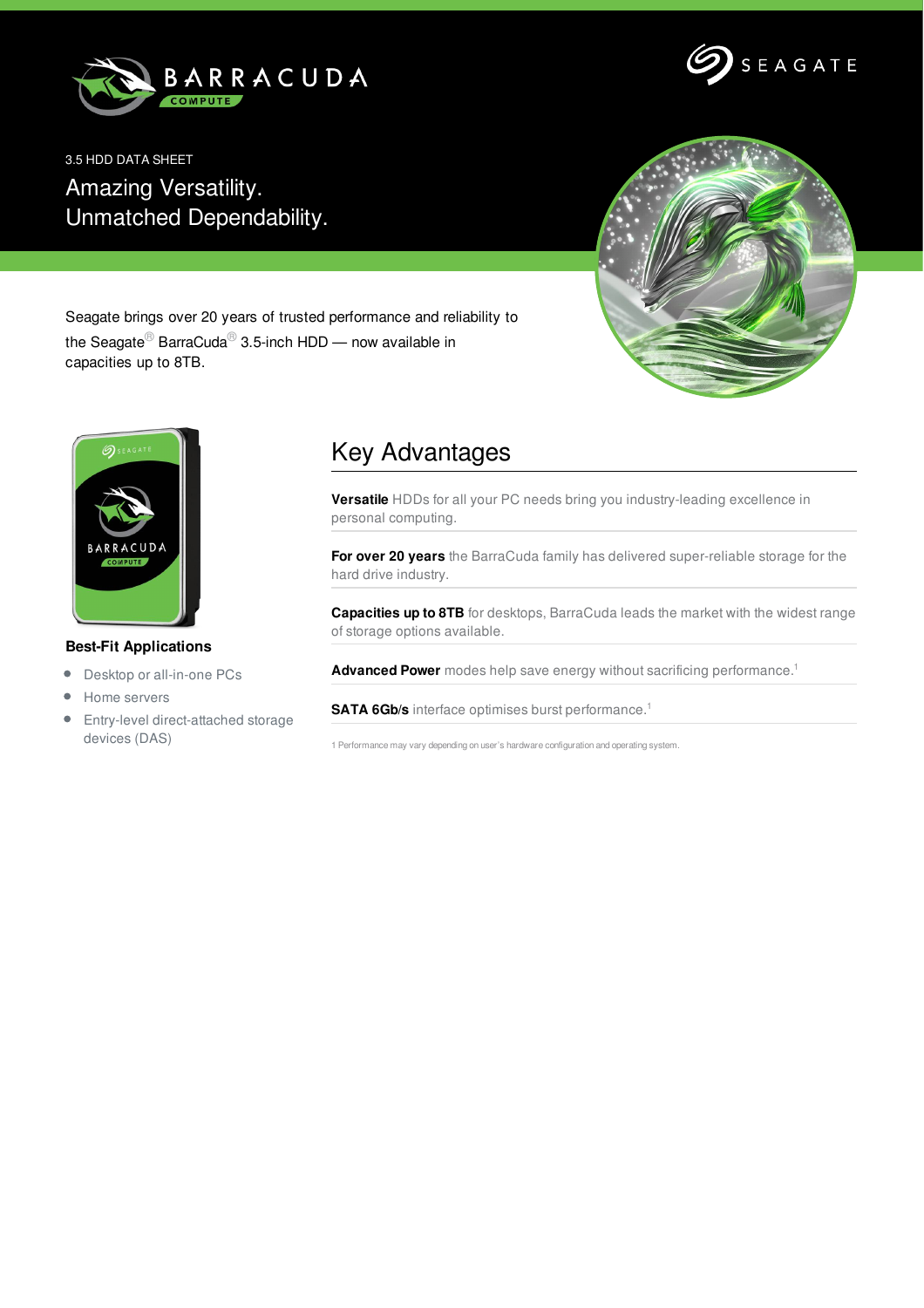



| Specifications                                    | 8 TB                            | 6 TB                         | 4 TB                         | 3 TB                         | 2TB                          |
|---------------------------------------------------|---------------------------------|------------------------------|------------------------------|------------------------------|------------------------------|
| <b>Standard Model Number</b>                      | ST8000DM004                     | ST6000DM003                  | ST4000DM004                  | ST3000DM007                  | ST2000DM005                  |
| <b>Bytes per Sector</b>                           | 4,096                           | 4,096                        | 4,096                        | 4,096                        | 4096                         |
| Performance                                       |                                 |                              |                              |                              |                              |
| Interface                                         | SATA 6Gb/s                      | SATA 6Gb/s                   | SATA 6Gb/s                   | SATA 6Gb/s                   | SATA 6Gb/s                   |
| SATA Transfer Rates Supported (Gb/s)              | 6.0/3.0/1.5                     | 6.0/3.0/1.5                  | 6.0/3.0/1.5                  | 6.0/3.0/1.5                  | 6.0/3.0/1.5                  |
| Max Sustained Data Rate, OD Read<br>(MB/s)        | 190MB/s                         | 185MB/s                      | 190MB/s                      | 185MB/s                      | 190MB/s                      |
| Cache, Multi-segmented (MB)                       | 256                             | 256                          | 256                          | 256                          | 256                          |
| Rotational Speed (RPM)                            | 5,400                           | 5,400                        | 5,400                        | 5,400                        | 5,400                        |
| <b>Recording Technology</b>                       | <b>SMR</b>                      | <b>SMR</b>                   | <b>SMR</b>                   | <b>SMR</b>                   | <b>SMR</b>                   |
| Reliability/Data Integrity                        |                                 |                              |                              |                              |                              |
| Load/Unload Cycles                                | 600,000                         | 600,000                      | 600,000                      | 600,000                      | 600,000                      |
| Non-recoverable Read Errors per Bits<br>Read, Max | 1 per 10E14                     | 1 per 10E14                  | 1 per 10E14                  | 1 per 10E14                  | 1 per 10E14                  |
| Power-On Hours (per year)                         | 2.400                           | 2.400                        | 2,400                        | 2.400                        | 2,400                        |
| Workload Rate Limit (TB/Year)                     | 55                              | 55                           | 55                           | 55                           | 55                           |
| Warranty, Limited (years)                         | $\overline{2}$                  | $\overline{2}$               | $\overline{2}$               | $\overline{c}$               | $\overline{2}$               |
| Power Management                                  |                                 |                              |                              |                              |                              |
| Startup Power (A)                                 | $\overline{c}$                  | $\overline{c}$               | $\overline{c}$               | $\overline{c}$               | $\mathbf{2}$                 |
| Operating Mode, Typical (W)                       | 5.3                             | 5.3                          | 3.7                          | 3.7                          | 3.7                          |
| Idling Average (W)                                | 3.4W                            | 3.4 W                        | 2.5W                         | 2.5 W                        | 2.5 W                        |
| Standby Mode/Sleep Mode, Typical (W)              | 0.25/0.25                       | 0.25/0.25                    | 0.25/0.25                    | 0.25/0.25                    | 0.25/0.25                    |
| Voltage Tolerance, Inc. Noise (5 V)               | ±5%                             | ±5%                          | ±5%                          | ±5%                          | ±5%                          |
| Voltage Tolerance, Inc. Noise (12 V)              | ±10%                            | ±10%                         | ±10%                         | ±10%                         | ±10%                         |
| Environmental/Temperature                         |                                 |                              |                              |                              |                              |
| Operating (ambient, min)                          | $0^{\circ}$ C                   | 0°C                          | 0°C                          | $0^{\circ}$ C                | 0°C                          |
| Operating (drive case, max)                       | $60^{\circ}$ C                  | $60^{\circ}$ C               | $60^{\circ}$ C               | $60^{\circ}$ C               | $60^{\circ}$ C               |
| Non-operating (ambient)                           | $-40\degree$ C - 70 $\degree$ C | $-40\degree C - 70\degree C$ | $-40\degree C - 70\degree C$ | $-40\degree C - 70\degree C$ | $-40\degree C - 70\degree C$ |
| Halogen-free                                      | Yes                             | Yes                          | Yes                          | Yes                          | Yes                          |
| RoHS compliance                                   | Yes                             | Yes                          | Yes                          | Yes                          | Yes                          |
| Physical                                          |                                 |                              |                              |                              |                              |
| Height (mm/in, max)                               | 26.11 mm/1.028 in               | 26.11 mm/1.028 in            | 20.2 mm/0.795 in             | 20.2 mm/0.795 in             | 20.2 mm/0.795 in             |
| Width (mm/in, max)                                | 101.85 mm/4.01 in               | 101.85 mm/4.01 in            | 101.85 mm/4.01 in            | 101.85 mm/4.01 in            | 101.85 mm/4.01 in            |
| Depth (mm/in, max)                                | 146.99 mm/5.787 in              | 146.99 mm/5.787 in           | 146.99 mm/5.787 in           | 146.99 mm/5.787 in           | 146.99 mm/5.787 in           |
| Weight (g/lb, typical)                            | 630 g/1.389 lb                  | 610 g/1.345 lb               | 490 g/1.08 lb                | 490 g/1.08 lb                | 490 g/1.08 lb                |
| <b>Carton Unit Quantity</b>                       | 20                              | 20                           | 25                           | 25                           | 25                           |
| Cartons per Pallet / Cartons per Layer            | 40/8                            | 40/8                         | 40/8                         | 40/8                         | 40/8                         |